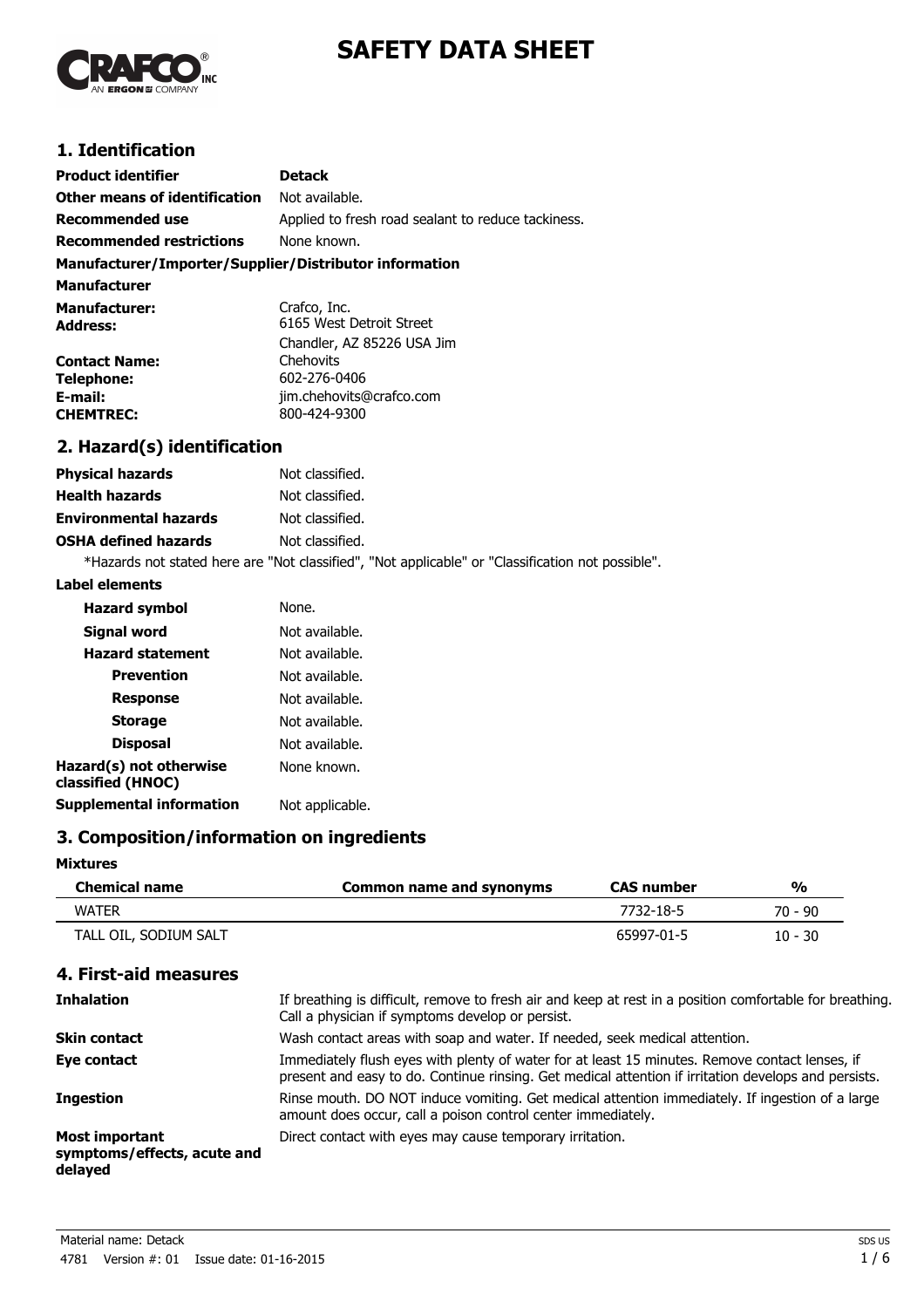| Indication of immediate       | Treat symptomatically. |  |
|-------------------------------|------------------------|--|
| medical attention and special |                        |  |
| treatment needed              |                        |  |
| __<br>.                       |                        |  |

General information **Ensure that medical personnel are aware of the material(s) involved, and take precautions to** protect themselves.

# **5. Fire-fighting measures**

| Suitable extinguishing media                                        | Foam. Dry chemical powder. Carbon dioxide (CO2).                                                                                                                                                                                                         |
|---------------------------------------------------------------------|----------------------------------------------------------------------------------------------------------------------------------------------------------------------------------------------------------------------------------------------------------|
| Unsuitable extinguishing<br>media                                   | Water. Do not use water jet as an extinguisher, as this will spread the fire.                                                                                                                                                                            |
| <b>Specific hazards arising from</b><br>the chemical                | Not a fire hazard.                                                                                                                                                                                                                                       |
| Special protective equipment<br>and precautions for<br>firefighters | Firefighters must use standard protective equipment including flame retardant coat, helmet with<br>face shield, gloves, rubber boots, and in enclosed spaces, SCBA. Structural firefighters protective<br>clothing will only provide limited protection. |
| <b>Fire-fighting</b><br>equipment/instructions                      | ALWAYS stay away from tanks engulfed in flame. Fight fire from maximum distance or use<br>unmanned hose holders or monitor nozzles. Move containers from fire area if you can do so without<br>risk. In the event of fire, cool tanks with water spray.  |
| <b>Specific methods</b>                                             | In the event of fire and/or explosion do not breathe fumes. In the event of fire, cool tanks with<br>water spray.                                                                                                                                        |
| <b>General fire hazards</b>                                         | Will not burn                                                                                                                                                                                                                                            |

#### **6. Accidental release measures**

| <b>Personal precautions,</b><br>protective equipment and<br>emergency procedures | For personal protection, see section 8 of the SDS.                                                                                                                                                                                                                                                                                                                                 |
|----------------------------------------------------------------------------------|------------------------------------------------------------------------------------------------------------------------------------------------------------------------------------------------------------------------------------------------------------------------------------------------------------------------------------------------------------------------------------|
| <b>Methods and materials for</b><br>containment and cleaning up                  | This product is miscible in water.                                                                                                                                                                                                                                                                                                                                                 |
|                                                                                  | Large Spills: Stop the flow of material, if this is without risk. Dike the spilled material, where this is<br>possible. Cover with plastic sheet to prevent spreading. Absorb in vermiculite, dry sand or earth and<br>place into containers. Prevent entry into waterways, sewer, basements or confined areas.                                                                    |
|                                                                                  | Small Spills: Wipe up with absorbent material (e.g. cloth, fleece). Clean surface thoroughly to<br>remove residual contamination.                                                                                                                                                                                                                                                  |
|                                                                                  | Never return spills to original containers for re-use. For waste disposal, see section 13 of the SDS.<br>Absorb or cover with dry earth, sand or other non-combustible material and transfer to containers.<br>Ventilate area and avoid breathing vapors or mist. For large spills, dike far ahead of liquid spill for<br>later disposal. Do not release into sewers or waterways. |
| <b>Environmental precautions</b>                                                 | Avoid discharge into drains, water courses or onto the ground.                                                                                                                                                                                                                                                                                                                     |
|                                                                                  |                                                                                                                                                                                                                                                                                                                                                                                    |

#### **7. Handling and storage**

**incompatibilities**

| <b>Precautions for safe handling</b> | Good personal hygiene is necessary. Wash hands and contaminated areas with water and soap<br>before leaving the work site. |
|--------------------------------------|----------------------------------------------------------------------------------------------------------------------------|
| Conditions for safe storage,         | Store in original tightly closed container. Store away from incompatible materials (see Section 10 of                      |
| including any                        | the SDS). Do not allow material to freeze.                                                                                 |

#### **8. Exposure controls/personal protection**

| <b>Occupational exposure limits</b>               | No exposure limits noted for ingredient(s).                                                                                                      |  |
|---------------------------------------------------|--------------------------------------------------------------------------------------------------------------------------------------------------|--|
| <b>Biological limit values</b>                    | No biological exposure limits noted for the ingredient(s).                                                                                       |  |
| <b>Appropriate engineering</b><br><b>controls</b> | Provide adequate ventilation, including appropriate local extraction, to ensure that the defined<br>occupational exposure limit is not exceeded. |  |
|                                                   | Individual protection measures, such as personal protective equipment                                                                            |  |
| Eye/face protection                               | Safety glasses.                                                                                                                                  |  |
| <b>Hand protection</b>                            | Chemical resistant gloves are recommended. If contact with forearms is likely wear gauntlet style<br>gloves.                                     |  |
| <b>Other</b>                                      | Wear appropriate clothing to prevent any possibility of liquid contact and repeated or prolonged<br>vapor contact.                               |  |

| <b>Respiratory protection</b> | No protection is ordinarily required under normal conditions of use and with adequate ventilation. |
|-------------------------------|----------------------------------------------------------------------------------------------------|
| Thermal hazards               | Not available.                                                                                     |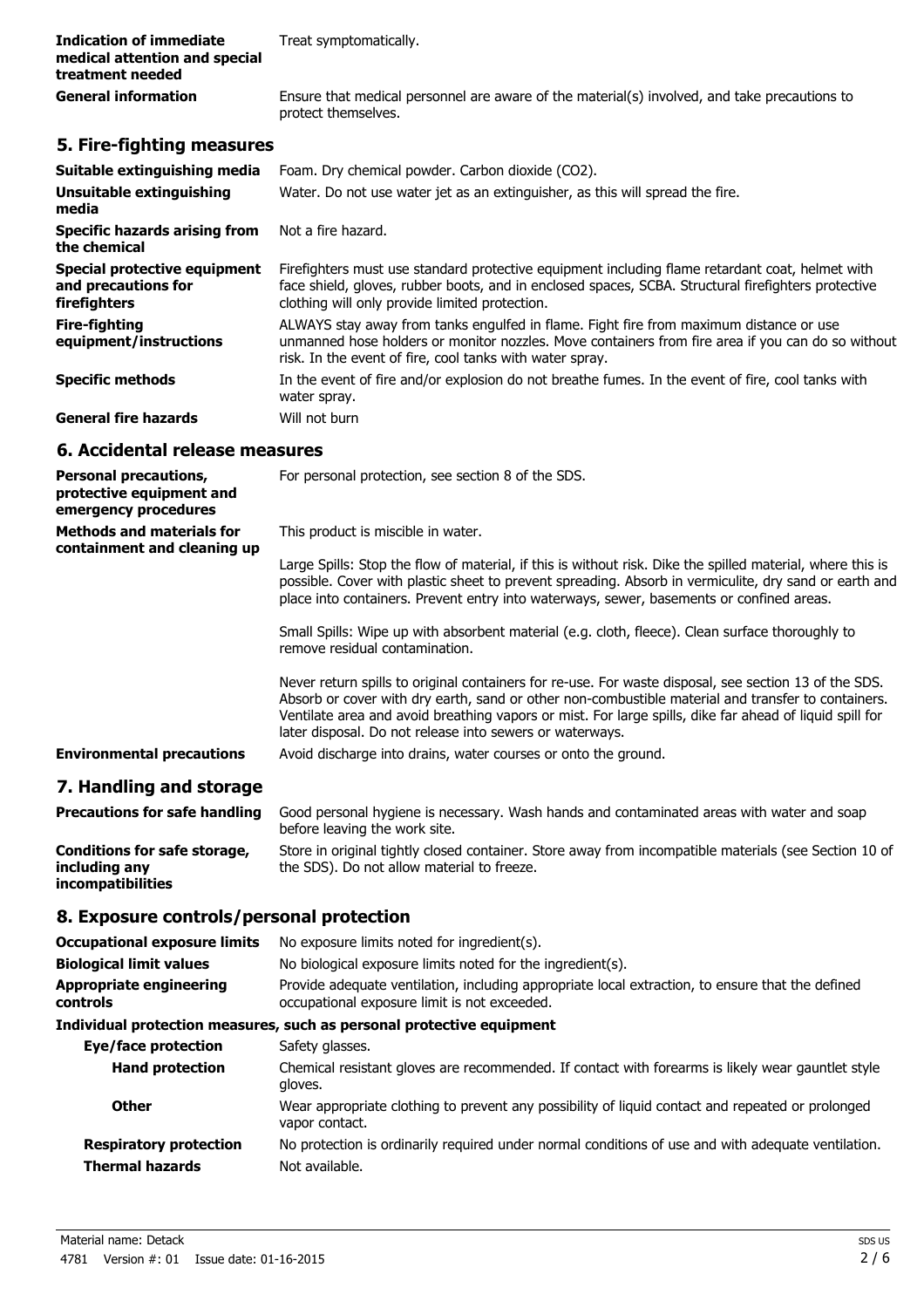Always observe good personal hygiene measures, such as washing after handling the material and before eating, drinking, and/or smoking. Routinely wash work clothing and protective equipment to remove contaminants.

### **9. Physical and chemical properties**

| <b>Appearance</b>                                 | Not available.  |
|---------------------------------------------------|-----------------|
| <b>Physical state</b>                             | Liquid.         |
| <b>Form</b>                                       | Liquid.         |
| <b>Color</b>                                      | Brown.          |
| Odor                                              | Not available.  |
| <b>Odor threshold</b>                             | Not available.  |
| pH                                                | $8 - 9$         |
| <b>Melting point/freezing point</b>               | Not available.  |
| <b>Initial boiling point and</b><br>boiling range | 212 °F (100 °C) |
| <b>Flash point</b>                                | Not applicable  |
| <b>Evaporation rate</b>                           | Not available.  |
| <b>Flammability (solid, gas)</b>                  | Not available.  |
| Upper/lower flammability or explosive limits      |                 |
| Flammability limit - lower Not available.<br>(%)  |                 |
| <b>Flammability limit -</b><br>upper $(% )$       | Not available.  |
| <b>Explosive limit - lower</b><br>(9/6)           | Not available.  |
| <b>Explosive limit - upper</b><br>(%)             | Not available.  |
| Vapor pressure                                    | 0 hPa estimated |
| <b>Vapor density</b>                              | >1              |
| <b>Relative density</b>                           | Not available.  |
| Solubility(ies)                                   |                 |
| <b>Solubility (water)</b>                         | Complete        |
| <b>Partition coefficient</b><br>(n-octanol/water) | Not available.  |
| <b>Auto-ignition temperature</b>                  | Not available.  |
| <b>Decomposition temperature</b>                  | Not available.  |
| <b>Viscosity</b>                                  | Not available.  |
| <b>Other information</b>                          |                 |
| <b>Percent volatile</b>                           | 85 % estimated  |
| <b>Specific gravity</b>                           | 1               |
|                                                   |                 |

#### **10. Stability and reactivity**

| <b>Reactivity</b>                            | The product is stable and non-reactive under normal conditions of use, storage and transport. |
|----------------------------------------------|-----------------------------------------------------------------------------------------------|
| <b>Chemical stability</b>                    | Stable under normal temperature conditions.                                                   |
| <b>Possibility of hazardous</b><br>reactions | Hazardous polymerization does not occur.                                                      |
| <b>Conditions to avoid</b>                   | Freezing.                                                                                     |
| <b>Incompatible materials</b>                | Strong oxidizing agents.                                                                      |
| <b>Hazardous decomposition</b><br>products   | None known.                                                                                   |

#### **11. Toxicological information**

#### **Information on likely routes of exposure**

| <b>Ingestion</b>    | Expected to be a low ingestion hazard.               |
|---------------------|------------------------------------------------------|
| <b>Inhalation</b>   | Prolonged inhalation may be harmful.                 |
| <b>Skin contact</b> | No adverse effects due to skin contact are expected. |
| Eye contact         | Harmful in contact with eyes.                        |

Material name: Detack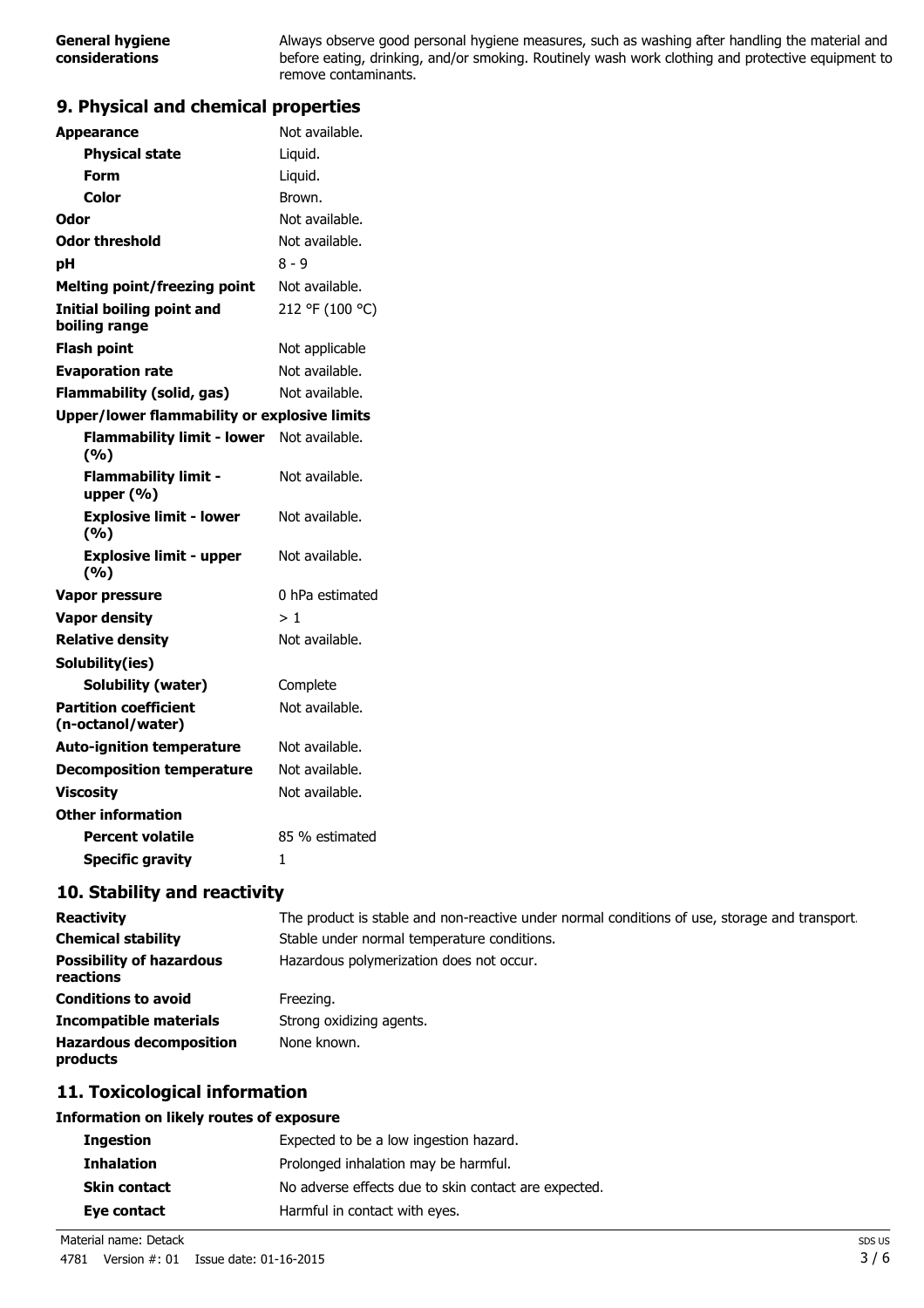| Symptoms related to the<br>physical, chemical and<br>toxicological characteristics | Direct contact with eyes may cause temporary irritation.                                                            |
|------------------------------------------------------------------------------------|---------------------------------------------------------------------------------------------------------------------|
| <b>Information on toxicological effects</b>                                        |                                                                                                                     |
| <b>Acute toxicity</b>                                                              | Not available.                                                                                                      |
| <b>Skin corrosion/irritation</b>                                                   | Prolonged skin contact may cause temporary irritation.                                                              |
| Serious eye damage/eye<br>irritation                                               | Harmful in contact with eyes. None known.                                                                           |
| <b>Respiratory or skin sensitization</b>                                           |                                                                                                                     |
| <b>Respiratory sensitization</b>                                                   | Not available.                                                                                                      |
| <b>Skin sensitization</b>                                                          | May cause skin disorders if contact is repeated or prolonged.                                                       |
| <b>Germ cell mutagenicity</b>                                                      | No data available to indicate product or any components present at greater than 0.1% are<br>mutagenic or genotoxic. |
| <b>Carcinogenicity</b>                                                             |                                                                                                                     |
|                                                                                    | US. OSHA Specifically Regulated Substances (29 CFR 1910.1001-1050)                                                  |
| Not listed.                                                                        |                                                                                                                     |
| <b>Reproductive toxicity</b>                                                       | Not classified.                                                                                                     |
| Specific target organ toxicity<br>- single exposure                                | Not classified.                                                                                                     |
| Specific target organ toxicity<br>- repeated exposure                              | Not classified.                                                                                                     |
| <b>Aspiration hazard</b>                                                           | Not available.                                                                                                      |
| <b>Chronic effects</b>                                                             | Prolonged or repeated contact with skin may cause redness, itching, irritation, eczema/chapping<br>and oil acne.    |
| <b>Further information</b>                                                         | This product has no known adverse effect on human health.                                                           |

#### **12. Ecological information**

| <b>Ecotoxicity</b>                   | Not expected to be harmful to aquatic organisms.                                                                                                                                           |
|--------------------------------------|--------------------------------------------------------------------------------------------------------------------------------------------------------------------------------------------|
| <b>Persistence and degradability</b> | No data is available on the degradability of this product.                                                                                                                                 |
| <b>Bioaccumulative potential</b>     | No data available.                                                                                                                                                                         |
| Mobility in soil                     | No data available.                                                                                                                                                                         |
| Other adverse effects                | No other adverse environmental effects (e.g. ozone depletion, photochemical ozone creation<br>potential, endocrine disruption, global warming potential) are expected from this component. |

#### **13. Disposal considerations**

| <b>Disposal instructions</b>                    | No components are identified as hazardous wastes.                                                                                                                                                                                                                             |
|-------------------------------------------------|-------------------------------------------------------------------------------------------------------------------------------------------------------------------------------------------------------------------------------------------------------------------------------|
| <b>Local disposal regulations</b>               | Dispose in accordance with all applicable regulations.                                                                                                                                                                                                                        |
| <b>Hazardous waste code</b>                     | Not applicable.                                                                                                                                                                                                                                                               |
| <b>Waste from residues /</b><br>unused products | Dispose of in accordance with local regulations. Empty containers or liners may retain some product<br>residues. This material and its container must be disposed of in a safe manner (see: Disposal<br>instructions). Avoid discharge into water courses or onto the ground. |
| <b>Contaminated packaging</b>                   | Empty containers should be taken to an approved waste handling site for recycling or disposal.<br>Since emptied containers may retain product residue, follow label warnings even after container is<br>emptied.                                                              |

### **14. Transport information**

## **DOT**

Not regulated as dangerous goods.

#### **IATA**

Not regulated as dangerous goods.

#### **IMDG**

Not regulated as dangerous goods.

**Transport in bulk according to** Not available. **Annex II of MARPOL 73/78 and the IBC Code**

# **15. Regulatory information**

**US federal regulations** All components are on the U.S. EPA TSCA Inventory List.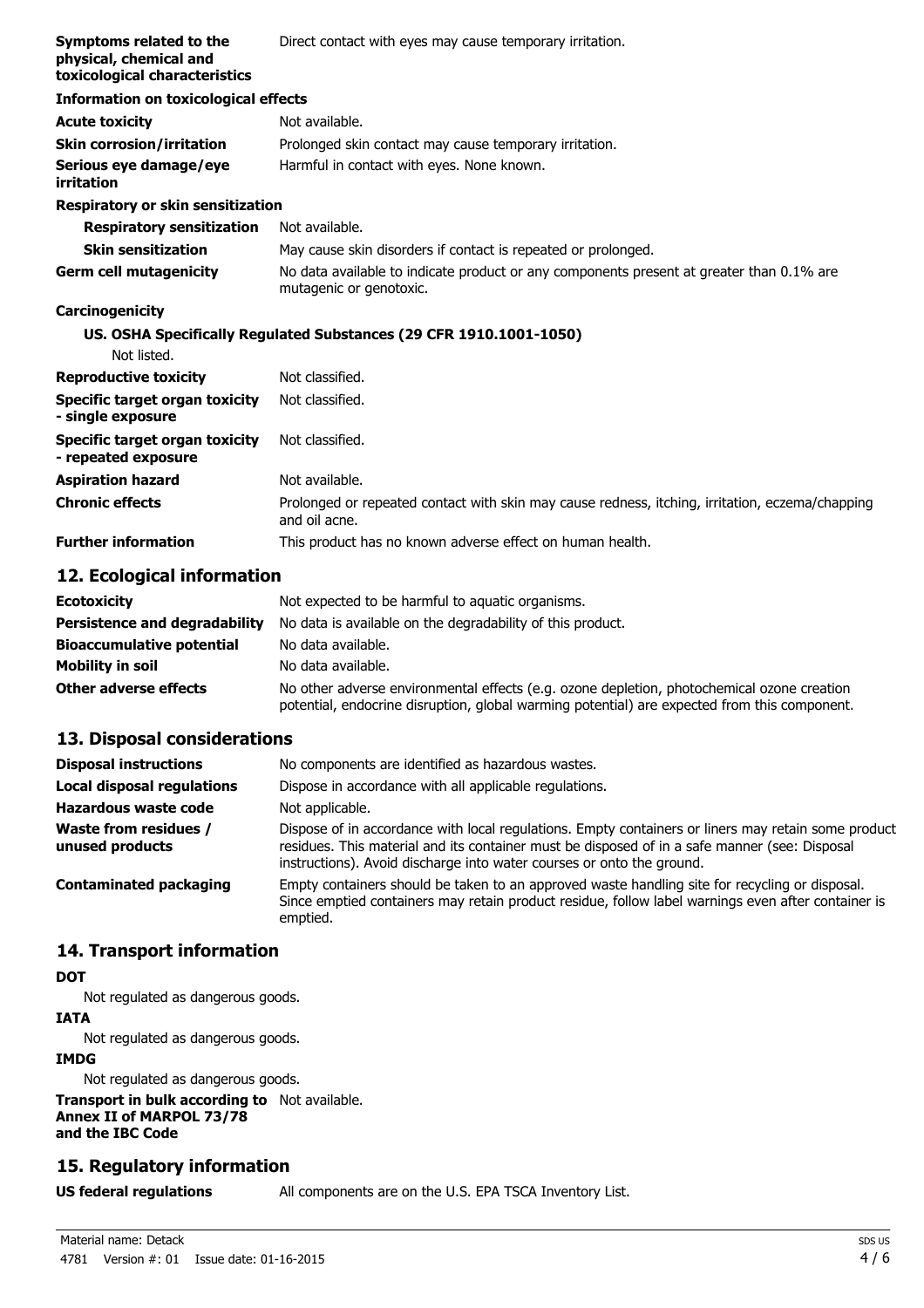|                                                                         | TSCA Section 12(b) Export Notification (40 CFR 707, Subpt. D)                                                                                                                           |                        |
|-------------------------------------------------------------------------|-----------------------------------------------------------------------------------------------------------------------------------------------------------------------------------------|------------------------|
| Not regulated.<br><b>CERCLA Hazardous Substance List (40 CFR 302.4)</b> |                                                                                                                                                                                         |                        |
| Not listed.                                                             |                                                                                                                                                                                         |                        |
|                                                                         | US. OSHA Specifically Regulated Substances (29 CFR 1910.1001-1050)                                                                                                                      |                        |
| Not listed.                                                             |                                                                                                                                                                                         |                        |
|                                                                         | <b>Superfund Amendments and Reauthorization Act of 1986 (SARA)</b>                                                                                                                      |                        |
| <b>Hazard categories</b>                                                | Immediate Hazard - No<br>Delayed Hazard - No<br>Fire Hazard - No<br>Pressure Hazard - No<br>Reactivity Hazard - No                                                                      |                        |
| <b>SARA 302 Extremely hazardous substance</b>                           |                                                                                                                                                                                         |                        |
| Not listed.                                                             |                                                                                                                                                                                         |                        |
| <b>SARA 311/312</b><br><b>Hazardous chemical</b>                        | No.                                                                                                                                                                                     |                        |
| <b>SARA 313 (TRI reporting)</b><br>Not regulated.                       |                                                                                                                                                                                         |                        |
| <b>Other federal regulations</b>                                        |                                                                                                                                                                                         |                        |
|                                                                         | Clean Air Act (CAA) Section 112 Hazardous Air Pollutants (HAPs) List                                                                                                                    |                        |
| Not regulated.                                                          | Clean Air Act (CAA) Section 112(r) Accidental Release Prevention (40 CFR 68.130)                                                                                                        |                        |
| Not regulated.                                                          |                                                                                                                                                                                         |                        |
| <b>Safe Drinking Water Act</b><br>(SDWA)                                | Not regulated.                                                                                                                                                                          |                        |
| <b>US state regulations</b>                                             |                                                                                                                                                                                         |                        |
| <b>US. Massachusetts RTK - Substance List</b>                           |                                                                                                                                                                                         |                        |
| Not regulated.                                                          | US. New Jersey Worker and Community Right-to-Know Act                                                                                                                                   |                        |
| Not regulated.<br>US. Pennsylvania RTK - Hazardous Substances           |                                                                                                                                                                                         |                        |
| Not regulated.<br><b>US. Rhode Island RTK</b>                           |                                                                                                                                                                                         |                        |
| Not regulated.                                                          |                                                                                                                                                                                         |                        |
| <b>US. California Proposition 65</b>                                    |                                                                                                                                                                                         |                        |
| Not Listed.                                                             |                                                                                                                                                                                         |                        |
| <b>International Inventories</b>                                        |                                                                                                                                                                                         |                        |
| Country(s) or region                                                    | <b>Inventory name</b>                                                                                                                                                                   | On inventory (yes/no)* |
| Australia                                                               | Australian Inventory of Chemical Substances (AICS)                                                                                                                                      | Yes                    |
| Canada                                                                  | Domestic Substances List (DSL)                                                                                                                                                          | Yes                    |
| Canada                                                                  | Non-Domestic Substances List (NDSL)                                                                                                                                                     | <b>No</b>              |
| China                                                                   | Inventory of Existing Chemical Substances in China (IECSC)                                                                                                                              | Yes                    |
| Europe                                                                  | European Inventory of Existing Commercial Chemical Substances<br>(EINECS)                                                                                                               | Yes                    |
| Europe                                                                  | European List of Notified Chemical Substances (ELINCS)                                                                                                                                  | No                     |
| Japan                                                                   | Inventory of Existing and New Chemical Substances (ENCS)                                                                                                                                | No                     |
| Korea                                                                   | Existing Chemicals List (ECL)                                                                                                                                                           | Yes                    |
| New Zealand                                                             | New Zealand Inventory                                                                                                                                                                   | Yes                    |
| Philippines                                                             | Philippine Inventory of Chemicals and Chemical Substances<br>(PICCS)                                                                                                                    | Yes                    |
| United States & Puerto Rico                                             | Toxic Substances Control Act (TSCA) Inventory<br>*A "Yes" indicates that all components of this product comply with the inventory requirements administered by the governing country(s) | Yes                    |

A "No" indicates that one or more components of the product are not listed or exempt from listing on the inventory administered by the governing country(s).

# **16. Other information, including date of preparation or last revision**

| Issue date       | $01 - 16 - 2015$ |
|------------------|------------------|
| <b>Version #</b> | 01               |